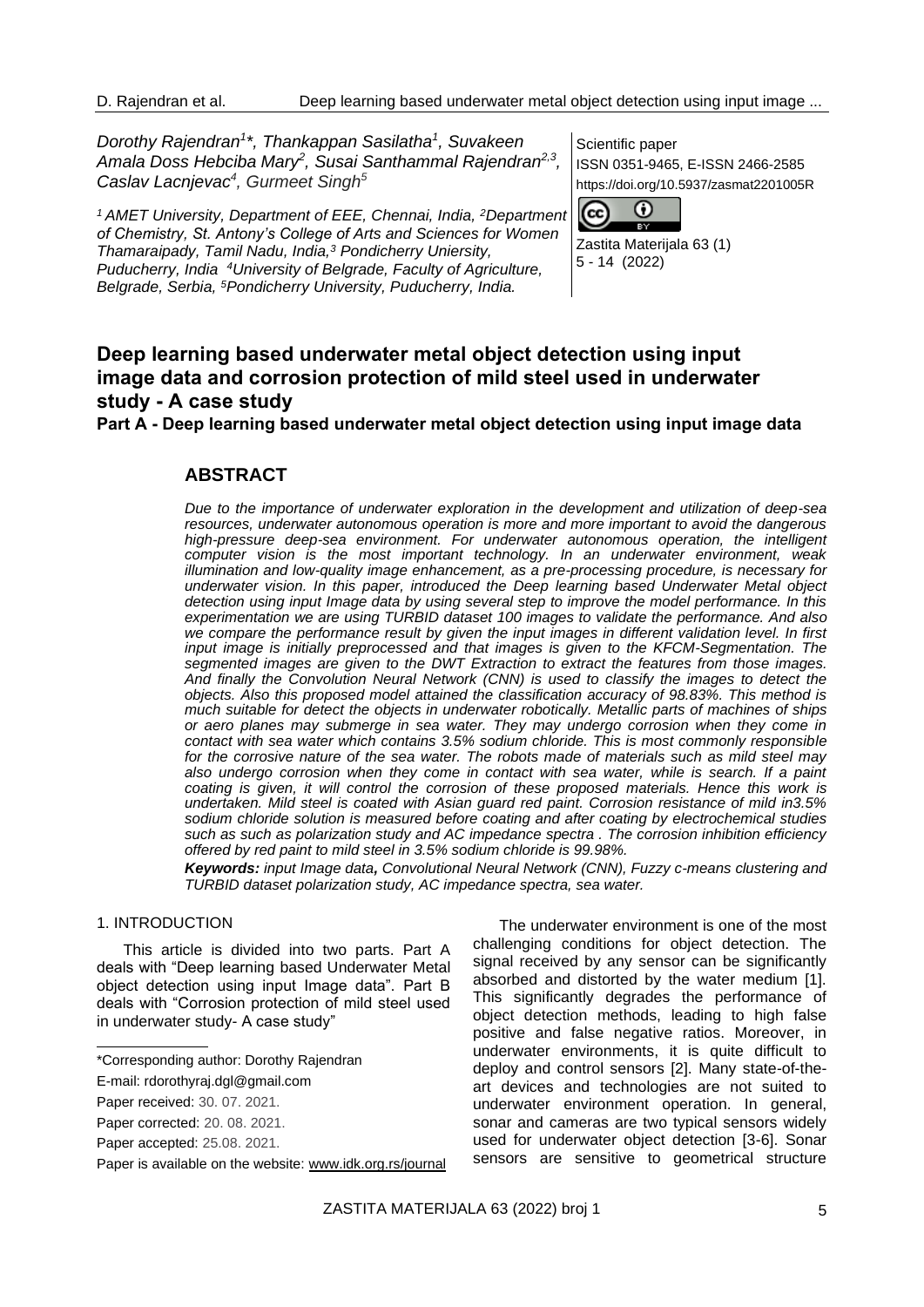information and can provide information of underwater scenes even in low- and zero-visibility environments. However, the data acquired by sonar can only present the difference of the distance over the scanning points. Other factors such as visual features are missed by this type of sensor. As a result, sonar-based systems are feasible for top-down tasks, such as hydrographic surveying and charting [7], shipwreck searching [8], and marine geological surveys [9]. In contrast to sonar, cameras can provide more types of visual information at high spatial and temporal resolutions. Prominent objects can be identified by the various visual features such as color, intensity [10], texture, and contours [11]. Recently developed binocular or multi-ocular underwater systems can generate non-scale depth maps [12- 14]. Hence, in addition to these top-down tasks, underwater vision systems possess a better ability to handle down-top tasks where we have few prior knowledge of the current underwater scenes, such as marine ecology monitoring [15] and underwater entertainment [16]. However, vision-based underwater object detection methods have not yet provided satisfactory results, although, in contrast, sonar has more opportunities to succeed in underwater object detection.

The drawback of underwater vision systems lies in their instability for underwater object detection. Underwater images acquired by cameras suffer from intensity degeneration, color distortion, and haze effects [17]. In order to make the underwater images clear and distinguishable, several underwater image enhancement or restoration methods have been introduced into object detection models as a pre-processor before feature extraction [18]. However, if these image pre-processors do not adapt to the underwater optical environment, many new noise sources and false colors will be mistaken for the objects themselves. The increasing demand for visionbased applications enhances the importance of camera-based object detection methods in underwater scenes.

The monocular camera system may be a better option for underwater environments provided it is sufficiently robust to the underwater conditions. In order to reach this goal and improve the performance of the monocular vision system for underwater object detection, light transmission information is introduced as a novel cue to identify underwater objects in the region of interest (ROI). This transmission information is combined with the color and intensity features to detect the ROI, which is then filtered and segmented to produce the results of underwater object detection.

# 2. RELATED WORKS

Zhu et al. [19] proposed an underwater object detection method based on the discriminative regional feature integration method. In this method, three features, including regional contrast, regional property, and regional background descriptors, are jointly used to establish a comprehensive saliency map for underwater images. Li et al. [20] proposed a region contrast-based method by using the image segmentation method as the pre-processor. The region segmentation method may benefit from the removal of noisy data points but will cause false detections in the high-intensity regions. As a result, the region segmentation-based method can detect all salient regions with high-intensity; however, most regions are not consistent with the groundtruth. Chang et al. [21] introduced a significant amount of polarization into light at scattering angles near 90 degrees: This light can then be distinguished from light scattered by an object that remains almost completely unpolarised. Results were obtained from a Monte Carlo simulation and from a small-scale experiment, in which an object was immersed in a cell filled with polystyrene latex spheres suspended in water.

Krizhevsky et al. [22] applied CNN method to deal with classification problem winning the champion of ILSVRC (ImageNet Large Scale Visual Recognition Challenge), which reduce the top 5 error rate to 15.3%, from then on deep CNN has been widely applied. Perez et al. [23] proposed an underwater image enhancement method based on deep learning, which constructed a training data set consisting of groups of degraded underwater images and restored underwater images. The model between degraded underwater images and restored underwater images was obtained from a large number of training sets by deep learning method, which is used to enhance the underwater image quality. Yang et al. [24] proposed a method of detecting underwater weak target based on Gabor transform, which is processed on laser underwater complicated non-stationary signal to turn it to become an approximate stationary signal, and then the triple correlation is computed with Gabor transform coefficient and it can eliminate random interference and extrude target signal's correlation.

# 3. PROPOSED SYSTEM

Figure 1 shows the Proposed System Block diagram.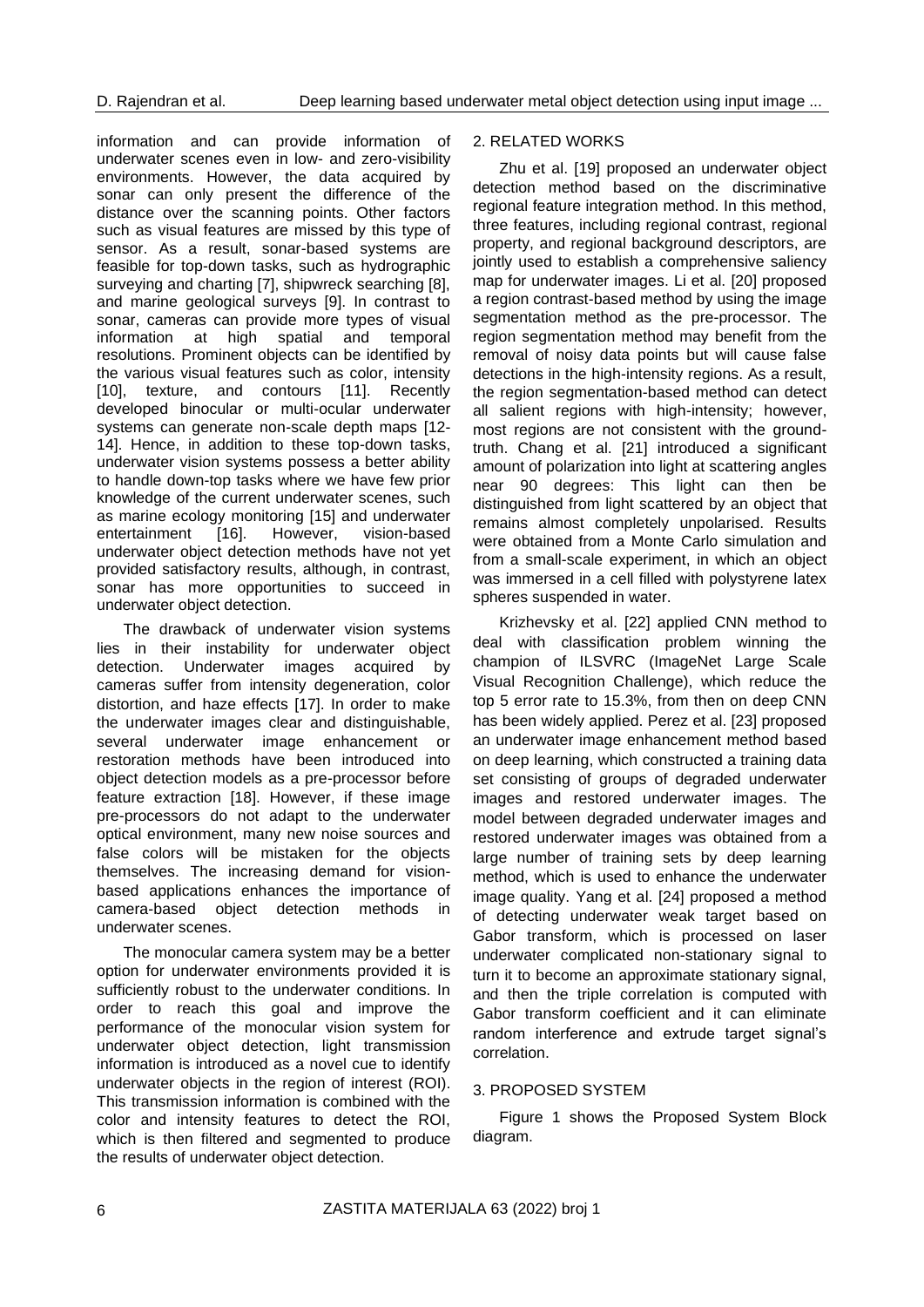

*Figure 1. Proposed system block diagram Slika 1. Predloženi sistemski blok dijagram*

# *Pre-processing*

The Initial step of the pre-Processing is Rgb2gray colour conversion. With the help of mat lab inbuilt command we have did this process. The second step of the pre-processing is block conversion for this process input image is converted into 256\*256 matrixes. From that matrix the image is converted in to 64\*64 sub blocks over all the 256\*256 matrix size of image consist of 16 blocks. The block converted images are given to the hybrid- LOG filter. HLOG is a combination of LOG and Gaussian filter. Generally, the Laplacian filters are derivative filters and generally used in finding the areas of edges of images. As this derivative filter is very sensitive to noise, the research work used Gaussian filters for smoothening the image. In LOG filter, the Gaussian filtering is performed before the Laplacian filtering. After these two processes, again the Gaussian filtering is applied to smoothen the images. The output from the LOG filter is given as an input to the Gaussian filter. The filtering of LOG is shown in Eq. (9), and the Gaussian filtering of LOG is shown in Eq. (1).

$$
\nabla^2 G(x, y) = \frac{x^2 + y^2 - 2\sigma^2}{\pi \sigma^4} \exp\left(\frac{-x^2 + y^2}{2\sigma^2}\right) \tag{1}
$$

$$
G(x, y; \sigma) = \frac{1}{\sqrt{2\pi\sigma^2}} exp\left(\frac{-x^2 + y^2}{2\sigma^2}\right)
$$
 (2)

where the Laplacian operator is  $\nabla^2$ , standard deviation is  $\sigma$ , and x and y are coordinates of the images. The standard deviation plays a major role in the filtering behavior of the HLOG filter. The regions of rapid intensity change are highlighted by

Laplacian. The LOG filter is an orientationindependent operator and the scale is provided by  $\sigma$ . The corners, curves, and locations have varied intensity function, which is in non-linear manner breakdown by using the LOG filter. A set of images with various levels of smoothness is achieved by applying Gaussian filter of different scales of standard deviation to an image. In Gaussian filter, zero crossings of the second-order derivatives are found to detect the edges from the images. The purpose of the hybrid LOG filter in the proposed method is to remove the noise from the restored images because the images from the database may be corrupted by noises from the environment. Thus, here, the hybrid LOG filter is used to enhance the contrast and brightness of the restored image. The hybrid LOG filter provides higher significance to the pixels near the edge. Effective smoothening and noise removal is obtained by using the combination of LOG and Gaussian filtering in the proposed method [25].

## *KFCM-Segmentation*

One of the important aspects of our Total Generalized Variation Fuzzy c-means clustering (TGVFCMS) method is robustness to reduce noise and its ability to edge-preserving. Particularly, the desirable properties of TGV regularization up to a certain order of differentiation make it of a useful tool to measure image characteristics, such as noise removing and sharp edge preserving. To eliminate the undesired noise and artifacts from the FCM-based methods, in this study the TGV regularization was adapted in the smoothing term of our TGVFCMS. Let us first define the framework of TGV as follows: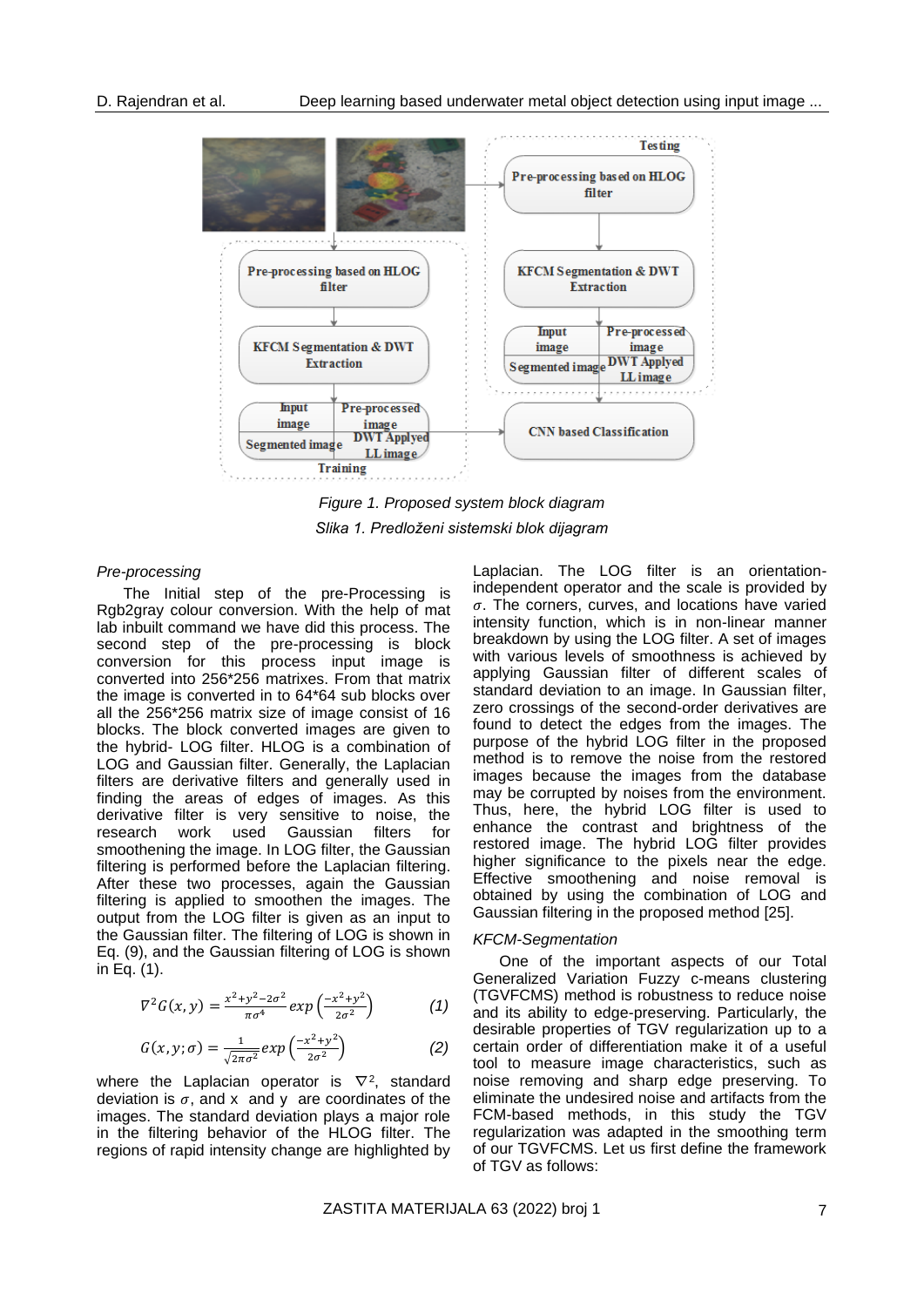$$
TGV_a^k(u) = \sup \left\{ \int_{\Omega} u \, \text{div}^k v \, \text{div} \, v \in \bigcup_{c}^k \left( \Omega, \text{Sym}^k(\bigcup_{c}^d) \right), ||\, \text{div}^l v||_{\square} \leq a_l \right\} \tag{3}
$$

where  $l = 0, 1, ..., k - 1$ , and  $k \in \mathbb{N}$  indicates an order of TGV, and  $a = (a_0, a_1, ..., a_{k-1})$  denotes the positive weight to TGV.  $\mathit{Sym}^k(\mathbb{R}^d)$  represents the space of symmetric  $k$ - tensors. For each component  $\eta \in M_{k-1}$ , the l-divergence of the symmetric k tensor field is given by

$$
(divl v)_{\eta} = \sum_{r \in M_1} \frac{l!}{\gamma!} \frac{\partial^{l} v_{\eta + \gamma}}{\partial x^{\gamma}}
$$
(4)

where  $M_k$  is the multi-index of order k

$$
M_k = \{ \eta \in \mathbb{N}^d \mid \sum_{i=1}^d \eta_i = k \}
$$
 (5)

The  $\infty$ - norm for symmetric k-vector field is given as

$$
||v||_{\infty} = \sup_{\chi \in \Omega} \left\{ \left( \sum_{\eta \in M_k} \frac{k!}{\eta!} v_{\eta}(\chi)^2 \right) \right\} \tag{6}
$$

The first-order gradient and the high-order gradient achieved in (3) are both constrained to be sparse, which can obviously reduce the staircase artifacts.

Here, we take into account the second order TGV, i.e.

$$
TGV_a^2(u) = \sup \left\{ \int_{\Omega} u \, div^2 v \, dx \left| v \in \mathbb{C}^2_c(\Omega, S^{d \times d}), ||v||_{\infty} \le a_0, ||div \, v||_{\infty} \le a_1 \right\} \right\}
$$
 (7)

where  $\mathbb{C}^2_c(\Omega, S^{d \times d})$  denotes the vector space of compactly supported under the set of symmetric matrices  $S^{d \times d}$ . Particularly, the respective definitions for the divergence and norms can be calculated as follows:

$$
(div \; v)_i = \sum_{j=1}^d \frac{\partial v_{ij}}{\partial x_j}, (div^2 \; v)_i = \sum_{j=1}^d \frac{\partial^2 v_{ii}}{\partial x_i^2} + 2 \sum_{i < j} \frac{\partial v_{ij}}{\partial x_j \partial x_j} \tag{8}
$$

and

$$
||v||_{\infty} = \sup_{x \in \Omega} \left( \sum_{i=1}^{d} |v_{ii}(x)|^2 + 2 \sum_{i < j} |v_{ij}(x)|^2 \right)^{1/2}
$$
\n
$$
||div \, v||_{\infty} = \sup_{x \in \Omega} \left\{ \sum_{i=1}^{d} \left| \sum_{j}^{d} \frac{\partial^2 v_{ij}}{\partial x_j^2} (x) \right|^2 \right\}^{1/2} \tag{9}
$$

where minimum solution is taken over all vector fields on  $\Omega$  and  $\varepsilon(v) = (\nabla v + \nabla u)$  /2 indicates the symmetrized derivative. Here, the definition of (9) shows that  $\nabla^2 u$  contributes less than  $\nabla u = v$  to smooth regions. In the edge neighbors,  $\nabla^2 u$  is locally 'larger' than  $\nabla u$  in these regions, and minimization could work well with  $v = 0$ . Thus, provides a way to achieve the balance between the first and second derivative (via the ratio of positive weights  $\alpha_0$  and $\alpha_1$ . For practical purposes, the two weights  $\alpha_0$  and  $\alpha_1$  are tuned to 0.1 and 0.15, respectively. Through the definition of second-order TGV, the proposed TGVFCMS can yield results that are more robust to noise and detail-preserving [26].

# *DWT Extraction*

To compute the wavelet coefficient of the input images, the DWT is used and it consider a square shaped function. The DWT technique has better compression energy and proper reconstruction with short support filters, low-computation, and no redundancy. The DWT follows the fuzzy de-noising procedure, which provides shift capable sub-bands and better directional selectivity with less redundancy. In the multi-resolution process, the real texture of the image is computed by zooming in and zooming out process. Usually, the images are decomposed into a number of sub-image at various resolution serving the low and high frequency information. The DWT property helps to extract the information of the texture from the images. The square integral function  $f(u)$  and wavelet transform  $w$  is represented as the inner productf, and  $\psi(u)$  is original valued function. The wavelet function is given in the Eq. (10)

$$
w[f(s,\tau)] = (f,\psi_{s,t}^k) = \int_{\infty}^{\infty} f(u)\psi_{s,t}^k(u)du \qquad (10)
$$

Where, 
$$
\psi_{s,t}^{k}(u) = \left(\frac{1}{\sqrt{s\psi_{s,t}^{k}}}/s\right)
$$
 denotes (11)

Wave family,  $s \in \mathbb{Z}$  is scale,  $\tau$  is translation and  $k \in \{h, v, d\}$  is orientation parameters. The orientation parameters  $h, v$  and  $d$  denote vertical, horizontal and diagonal direction respectively. The dyadic wavelet decomposition achieved during  $s =$ 2<sup>*j*</sup> and  $\tau = 2^j$ , *n*, *j*, *n*  $\epsilon$ *z*. the dyadic wavelet decomposition is a scalable sample of DWT; it follows a geometric sequence of ratio 2. The following wavelet decomposition employs dyadic wavelets that are implemented using perfect reconstruction filter banks. By using wavelet function  $\psi(u)$  and the scaling function  $\varphi(u)$ , which showed in Eq. (10) and (11). The wavelet atoms describe by scaling and three mother atoms $\psi^h$ ,  $\psi^v$  and  $\psi^d$ . This mother atoms computed as the tensor products of 1-dimensional  $\psi(u)$  and  $\varphi(u)$ ,, that is denoted in Eq. (13) and (14)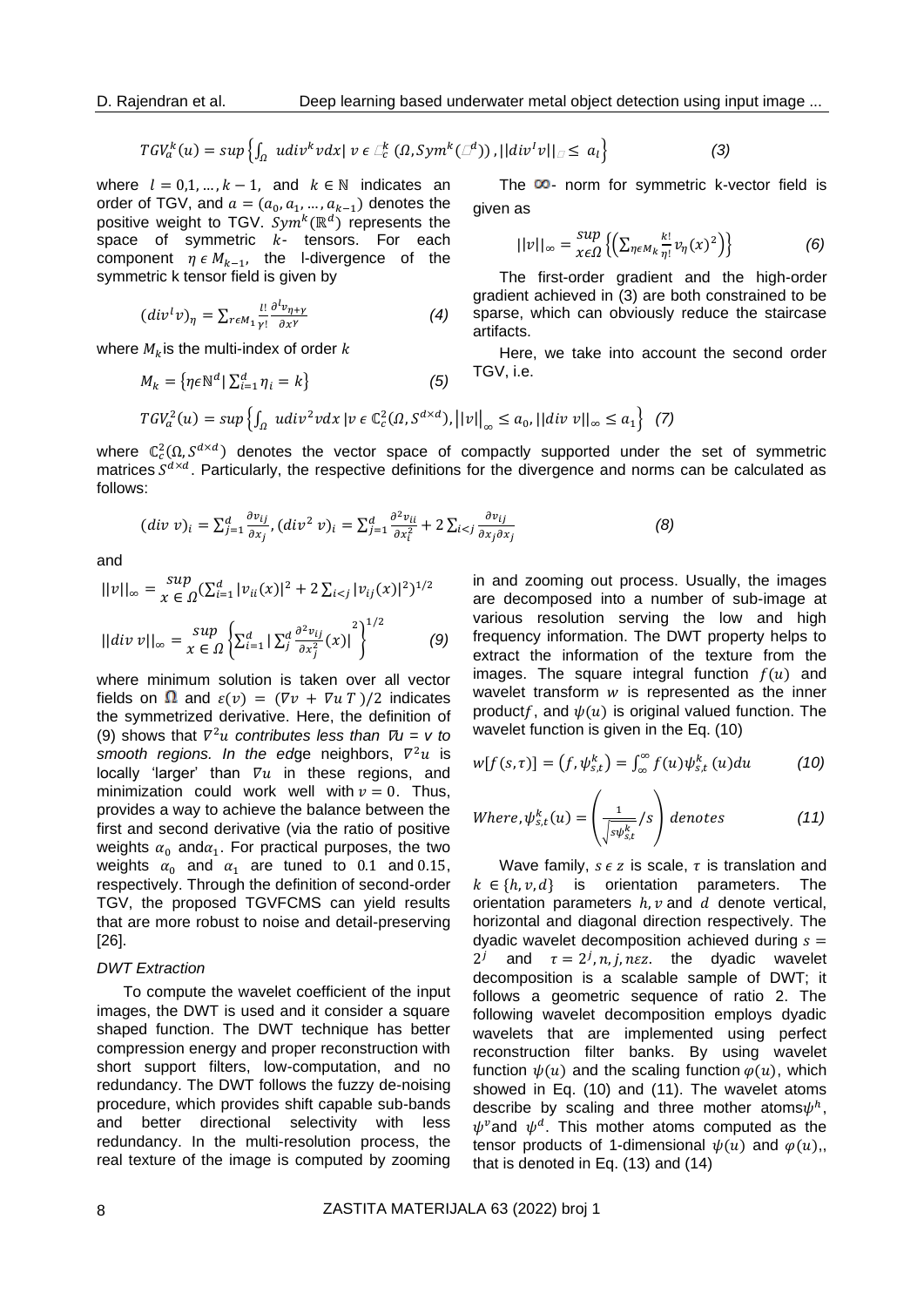$$
\psi_{j,n}^k(u) = \frac{1}{\sqrt{2^j}} \psi^k(\frac{u-2^j \cdot n}{2^j})
$$
\n(12)

$$
\varphi_{j,n}^k(u) = \frac{1}{\sqrt{2^j}} \psi^k(\frac{u-2^j \cdot n}{2^j})
$$
\n(13)

$$
\varphi(u) = \varphi(u_1)\varphi(u_2), \psi^k(u) \tag{14}
$$

$$
\varphi^{\nu}(u) = \varphi(u_1)\psi(u_2), \psi^d(u) \tag{15}
$$

Two dimensional DWT is implemented by combination of down samplers and digital filter banks. The digital filter bank made up of a low-pass filter and high-pass filter. The number of the bank is grouped as per the desired functions in the wavelet configuration structure. Next, the rows and columns of the underwater image are separately undergone through the 1-dimensional wavelet transform in order to create 2-dimensional wavelet coefficient. The original images  $A_{2^{j+1}}$ fat resolution  $2^{j+1}$ decompose into 4-subband images in the frequency domain. Three sub-band images such as  $D_{2}^{h}$ f,  $D_{2}^{h}$ f and  $D_{2}^{h}$ f are the original images in resolution in vertical, horizontal and diagonal between the 4-subband images. The fourth image is an approximation image,  $A_{2}$  found at coarse resolution, so the entire under water image  $A_{2^{j+1}}f$ is denoted in the Eq. (16).

$$
A_{2^{j+1}}f = D_{2^{i}}^{h}f + D_{2^{i}}^{v}f + D_{2^{i}}^{d}f + A_{2^{i}}f \tag{16}
$$

The decomposed sub-images are the 2 dimensional orthogonal wavelet. The results of the wavelet decomposition of an image is 4-orthogonal sub-bands such as Low-Low (LL) band, Low-High (LH) band, High-Low (HL) band and High-High (HH) band, which is represented as  $D_2^h f$ ,  $+ D_2^v f$  +  $D_2^d f and A_2$  if respectively.

#### *CNN classification*

Convolutional Neural Network (CNN) is a multiple layer feed forward neural network, which includes different types of layers, which are convolution layer, ReLU layer, pooling layers, and fully connected output layers. CNN is designed to recognize features in images such as edges and shapes.

# *Convolutional Layer*

The layer which comes first in CNN architecture is always a Convolutional Layer. Typically an input layer to a CNN accepts MxNx1. Here MxN is the two-dimensional size of image with Single layers. CNN uses a filter with particular parameters which are having the same depth as the input image, and the filter is convolved with the image. The filter represents a curve orshape to which the input image is convolved with. The shape that resembles the curve in the input image that is represented by the filter ends up in higher values as a result of convolution. Convolution operation can be represented by Eq.(17).

$$
s(t) = (x^*w)(t) \tag{17}
$$

# *Pooling layer*

The pooling layer is used to reduce the data size. Pooling involves arranging the matrix data in different segments and replacing the whole segment with a single value hence reducing the metrics data dimension. Some of the popular pooling functions are Maxpooling and Averagepooling, in which the segmented matrices are replaced by the maximum or average of all the values in the current segment as shown in Fig. 2.



### *Fully Connected layer*

To fit the network layer architecture, dimensionality of layers is altered in a fully connected layer. A fully connected layer is a function operation that is between m and n each dimension of input and output are connected to each other. A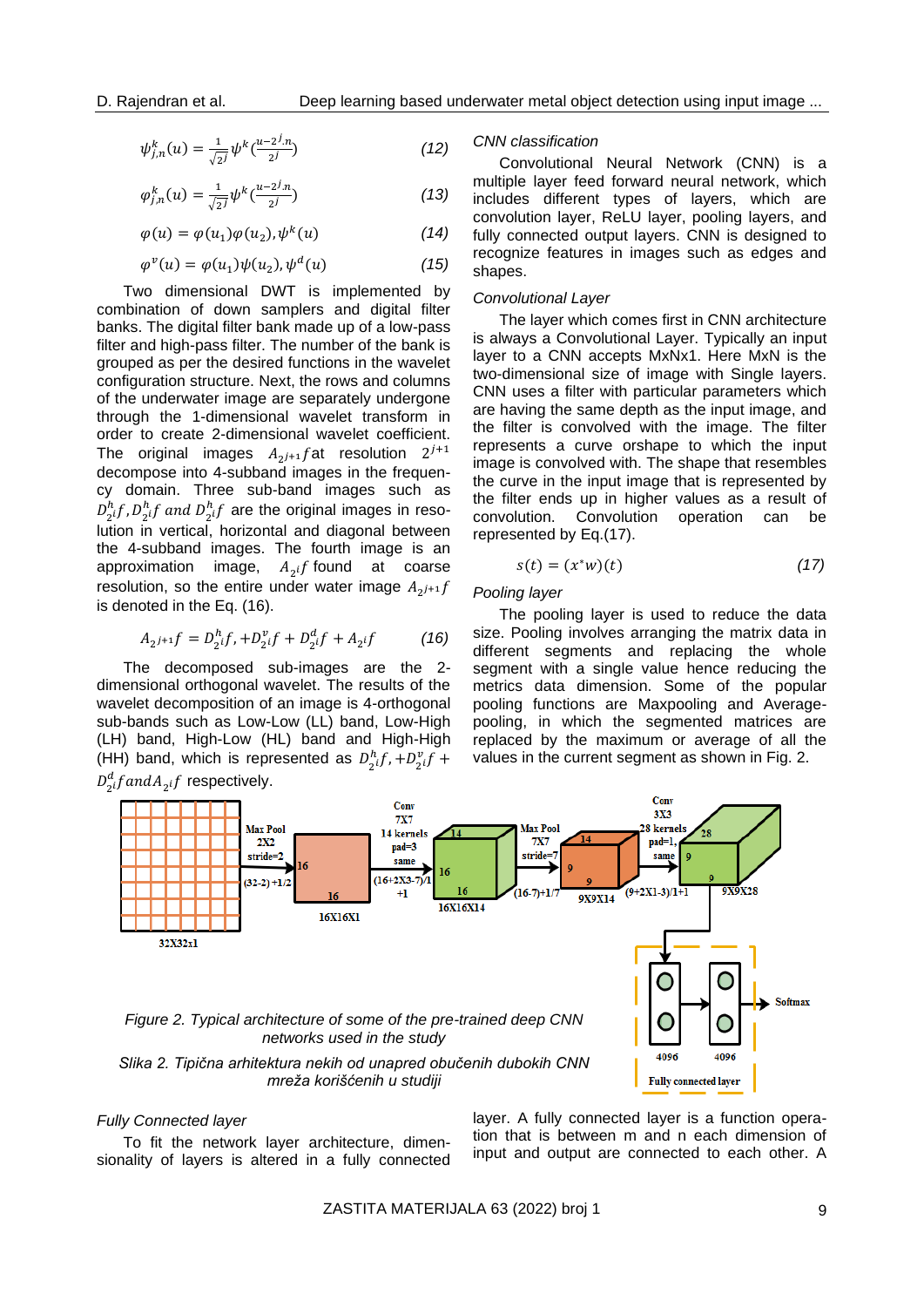fully connected layer connects all the activations from the previous layer to the next layer of the network, just as it is usually in a conventional artificial neural network.

### *Softmax layer*

The Softmax function translates input from earlier layers into a probability for the classes that sum to one. Thus this layer plays a critical role in output as the predicted output is the class which has maximum probability for the given input data. Several deep neural networks that have been used to classify imagesare available. There are two types of deep networks used in this study firstly, linear networks which as the name suggests have simple linear architecture although these networks are pre-trained to classify other images we can modify them to suit our classification problem using transfer learning by tweaking required parameters.

For all the networks have been kept training hyperparameters for constant. We have divided data in multiple epochs witch are allowed to go maximum 25. Mini-batch size is the number that represents the number of samples after which the internal parameters of the model are updated. Minibatch size for training in our experiment was kept 7, and the Initial learning rate for each training was kept 0.0001.

## 4. RESULT AND DISCUSSION

The proposed system is experimented using MATLAB (version 2018a) with 3.0 GHz Intel i3 processor, 1TB hard disc and 8 GB RAM. For determining the effectiveness of the proposed system is compared with the existing systems on the publically available TURBID dataset. In the proposed system, in TURBID dataset 100 images.

# *TURBID Dataset description*

The TURBID dataset was an initial dataset proposal for the algorithms evaluation procedure that will be present in the next section. The dataset consist of three different high quality printed real scenes previously photographed at the Bahamas. These images was called here as Photo1, Photo2 and Photo3. These scenes contains structures of the underwater floor and some human made objects. The pictures were re-photographed inside a 1000 litres tank made of plastic, illuminated by two 30 watts fluorescent light strips. As the image capture device we used a static Go Pro Hero3 Black Edition with 12 mega pixels (3000x4000) of resolution. Some of the sample images are defined in the figure 3.



*Figure 3. Sample Dataset Images Slika 3. Uzorci slika skupa podataka*

#### *Evaluation Metrics*

The challenge evaluation metrics is used for evaluating the both segmentation and classification performance of our method. For the segmentation, the evaluation criteria include sensitivity (SE), specificity (SP), accuracy (AC), Recall (R) and Precision (P). The performance criteria are defined is as:

$$
SE = \frac{tp}{tp + fn}
$$

$$
AC = \frac{tp + tn}{tp + fp + tn + fn}
$$

$$
SP = \frac{tn}{tn + fp}
$$

where  $tp, tn, fp$  and  $fn$  denote the number of a true positive, true negative, false positive and false negative. As for the classification, there are four evaluation criteria, including sensitivity (SE), specificity (SP) and accuracy (AC).

# *Performances analysis*

The proposed system performance has validated in various is discussed in the below section.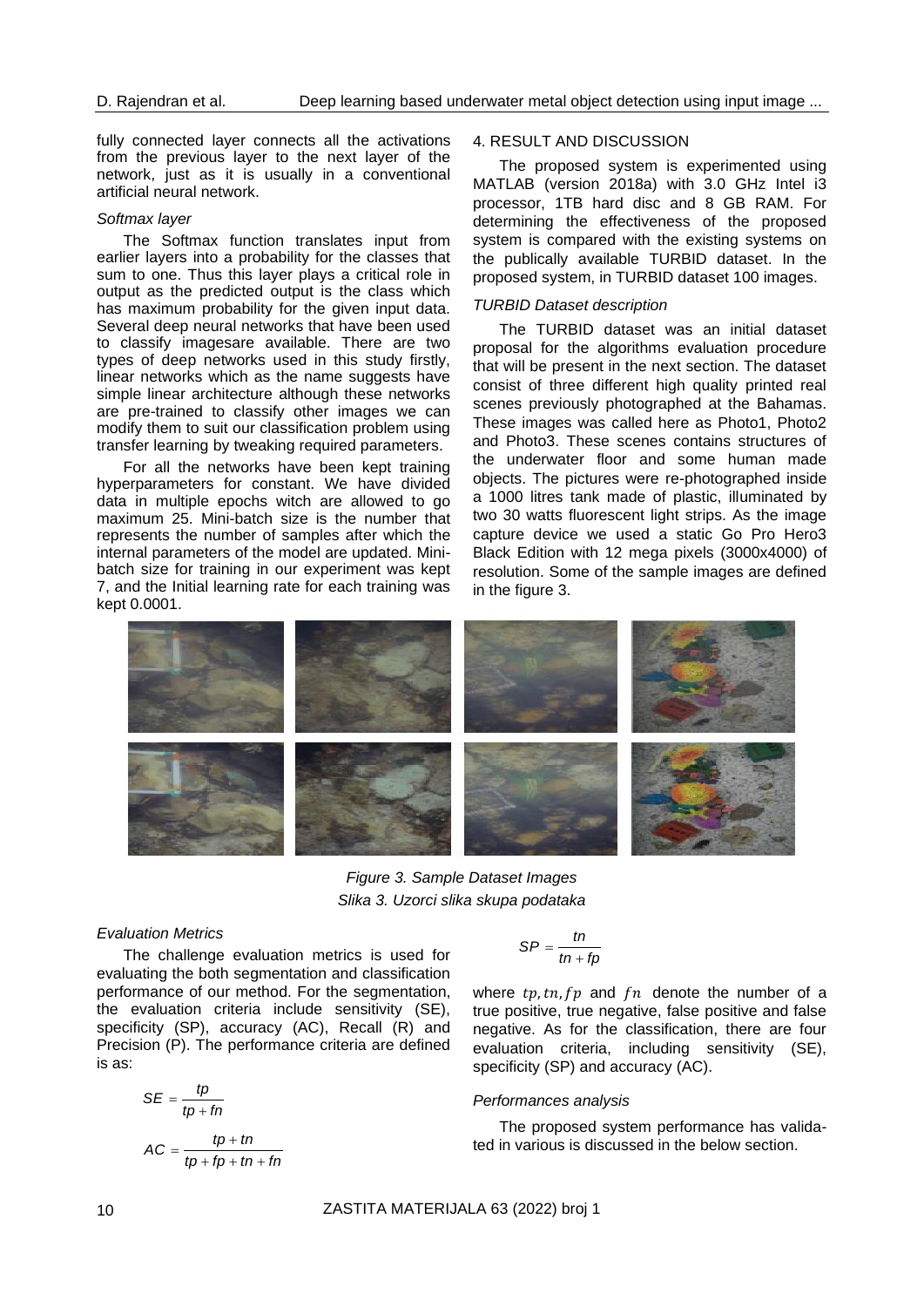# *Table 1. Comparision of performance analysis by using various input image data*

|                                            | Tabela 1. Poređenje analize performansi korišće- |  |  |  |
|--------------------------------------------|--------------------------------------------------|--|--|--|
| njem različitih ulaznih slikovnih podataka |                                                  |  |  |  |

| S.no           | Method                                               | SE (%)  | SP (%)  |
|----------------|------------------------------------------------------|---------|---------|
| 1              | Only Input image                                     | 49.58   | 52.71   |
| $\overline{2}$ | <b>Only Preprocessed</b><br>image                    | 55.83   | 66.43   |
| 3              | Only segmented image                                 | 60.00   | 62.00   |
| 4              | Only DWT image                                       | 64.00   | 60.00   |
| 5              | Input and pre-processed<br>images                    | 78.36   | 87.44   |
| 6              | Segmented and DWT<br>images                          | 87.692  | 94.658  |
| 7              | Input and Segmented<br>images                        | 89.04   | 90.35   |
| 8              | Segmented and DWT<br>images                          | 97.58   | 96.89   |
| 9              | pre-processed and<br>Segmented images                | 89.231  | 95.54   |
| 10             | pre-processed and DWT<br>images                      | 97.65   | 97.56   |
| 11             | Input, pre-processed<br>and Segmented images         | 90.6156 | 89.3844 |
| 12             | Input, pre-processed<br>and DWT images               | 95.2976 | 94.7024 |
| 13             | Input, DWT and<br>Segmented images                   | 98.61   | 98.58   |
| 14             | pre-processed, Segmen-<br>ted and DWT images         | 100     | 99.73   |
| 15             | Input, pre-processed,<br>Segmented and DWT<br>images | 100     | 100     |

*Table 2. Comparision of classification accuracy by using various input image data*

| S <sub>n</sub>         | Method                                            | АC<br>$(\% )$ |
|------------------------|---------------------------------------------------|---------------|
| 1                      | Only Input image                                  | 55.87         |
| 2                      | Only Preprocessed image                           | 59.64         |
| 3                      | Only segmented image                              | 61.11         |
| $\boldsymbol{\Lambda}$ | Only DWT image                                    | 60.64         |
| 5                      | Input and pre-processed images                    | 65.38         |
| 6                      | Segmented and DWT images                          | 68.23         |
| $\overline{7}$         | Input and Segmented images                        | 66.47         |
| 8                      | Segmented and DWT images                          | 70.54         |
| 9                      | pre-processed and Segmented<br>images             | 85.44         |
| 10                     | pre-processed and DWT images                      | 80.30         |
| 11                     | Input, pre-processed and Segmented<br>images      | 88.02         |
| 12                     | Input, pre-processed and DWT<br>images            | 94.89         |
| 13                     | Input, DWT and Segmented images                   | 96.77         |
| 14                     | pre-processed, Segmented and DWT<br>images        | 96.38         |
| 15                     | Input, pre-processed, Segmented<br>and DWT images | 98.83         |

*Tabela 2. Poređenje tačnosti klasifikacije korišćenjem različitih ulaznih slikovnih podataka*



*Figure 4. Graphical representation of different input image data performance Slika 4. Grafički prikaz različitih performansi ulaznih slikovnih podataka*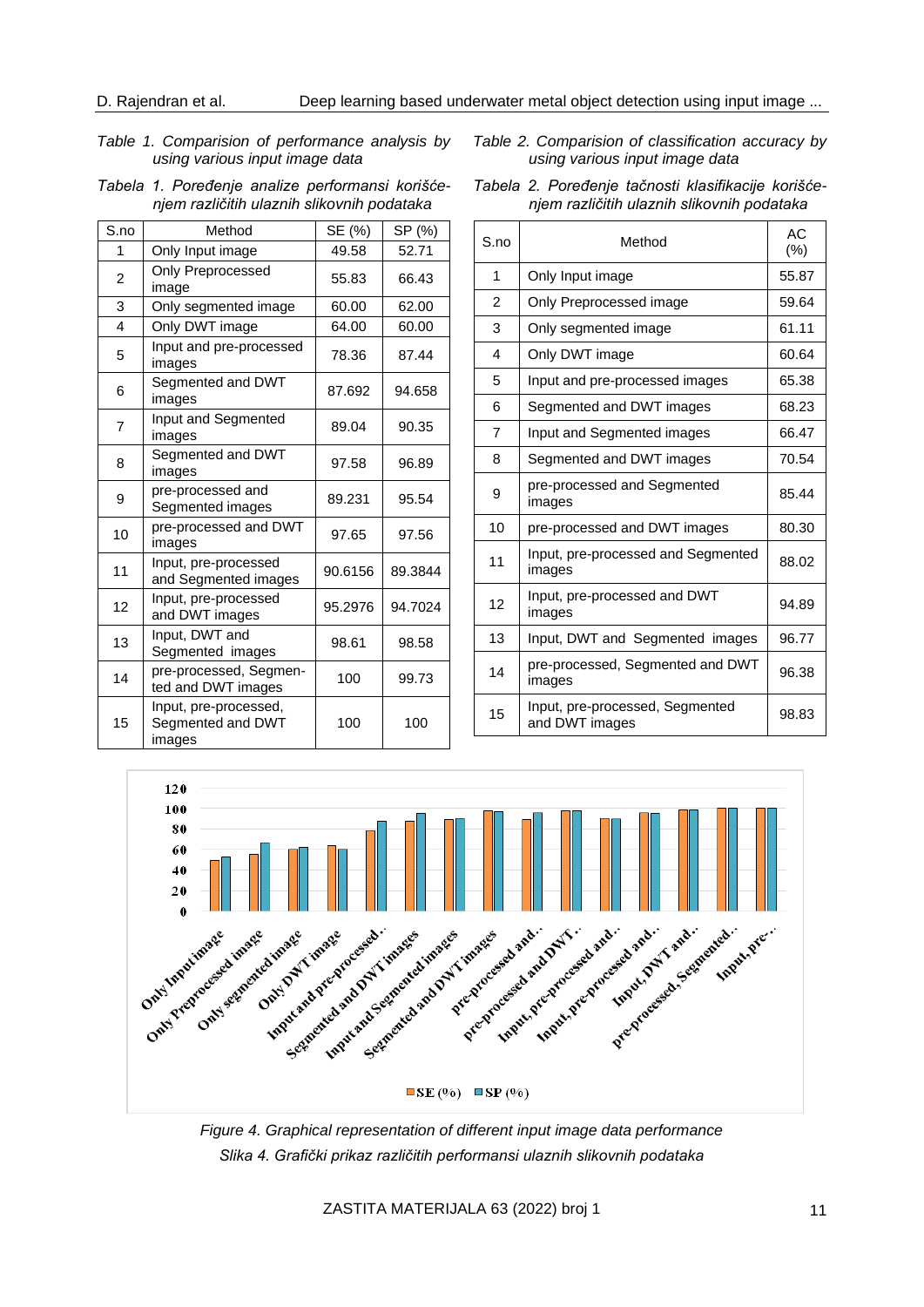In above table 1 and figure 4 signifies the complete performance analysis of different kinds of input data is given to achieve the better performance analysis in different stages. In this validation, first we preferred to analysis the classification performance by giving only image data to achieve the SE value of 49.58% and SP of 52.71%. And next we gives the only preprocessed image by achieved the SE value of 55.83%, it is slightly better than only input image. Then gives the only segmented images to classifier to achieve 60% of SE and 62% of SP value. Then gives only DWT images to achieve the SE value of 64%. And then gives the input and preprocessed image. 78.36% of SE. after that Segmented and DWT

images is given to classifier to achieve the SE value of 97.58%, it is better than the previous inputs results. Then Input, pre-processed and segmented images is given to the classifier to achieve the SE value of 90.61% of SE value and 89.38% of SP value. Then pre-processed, Segmented and DWT images is given to the classifier to achieve the 100% of SE value and 99.73% of SP value. Then finally Input, preprocessed, Segmented and DWT images is given to the classifier to attain the SE value of 100% and SP value of 100%. In this input image comparisons, finally the Input, pre-processed, Segmented and DWT images is attained better results than other input images.



*Figure 5. Graphical representation of classification accuracy Slika 5. Grafički prikaz tačnosti klasifikacije*

In above table 2 and figure 5 signifies the classification accuracy performance of different kinds of input data in different stages. In this validation, first we desired to analysis the classification accuracy performance by giving only image data to achieve the accuracy of 55.87%. And next we gives the only preprocessed image by achieved the accuracy value of 59.64%, it is slightly better than only input image. Then gives the only segmented images to classifier to achieve 61.11% of accuracy value. Then gives only DWT images to achieve the accuracy value of 60.64%. And then gives the input and preprocessed image. 65.68% of accuracy. After that Segmented and DWT images is given to classifier to achieve the accuracy of 68.23%, it is better than the previous inputs results. Then Input, pre-processed and segmented images is given to the classifier to achieve the accuracy value of 88.02%. Then pre-processed, Segmented and DWT images is given to the classifier to achieve the 96.38% of accuracy value. Then finally

Input, pre-processed, Segmented and DWT images is given to the classifier to attain the 98.83% of accuracy. In this input image comparisons, finally the Input, pre-processed, Segmented and DWT images is attained better classification results than other input images.

# 5. CONCLUSION

Considering the underwater vision characteristics, some new image processing procedures are proposed to deal with the low contrast and the weakly illuminated problems. A deep CNN method is proposed to achieve the detection and classification of marine organisms, which is commonly recognized as the fastest object detection method.

The effectiveness and capability of the proposed method are obviously verified by the qualitative and quantitative evaluation results. The proposed method is suitable for our underwater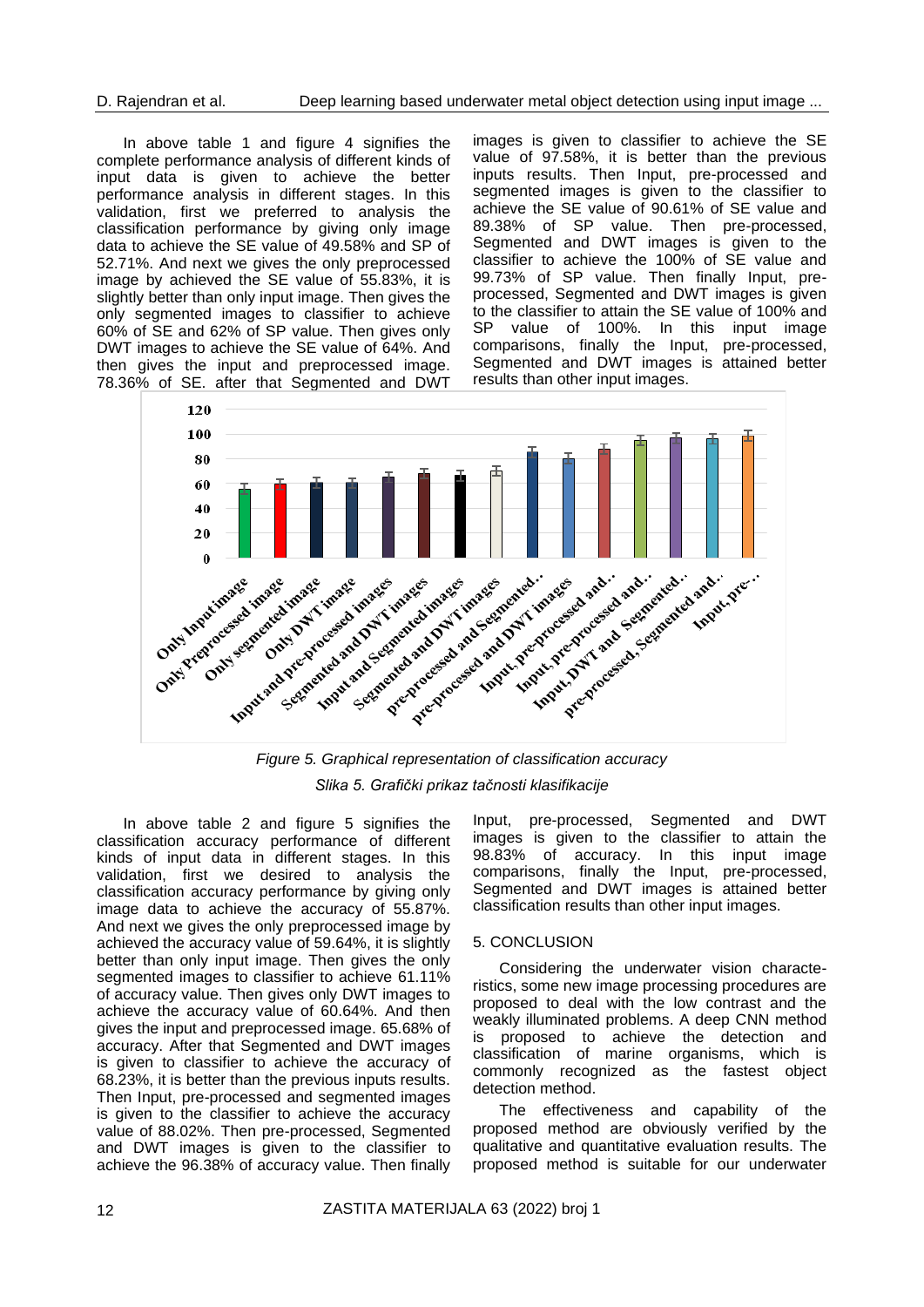robot to detect the objects, which is not better than the typical methods for the other dataset. And dropout layers and other technologies are not significant in this model; the reconstruction of the network by using a more complicated algorithm would be more effective.

# 6. REFERENCES

- [1] X.Xue, D.Pan, X.Zhang, B.Luo, J.Chen, H.Guo (2015) Faraday anomalous dispersion optical filter at 133 Cs weak 459 nm transition, Photonics Res., 3, 275–278.
- [2] W.Liu, Z.Xu, L.Yang (2015) SIMO detection schemes for underwater optical wireless communication under turbulence. Photonics Res., 3, 48–53.
- [3] C.Spampinato, Y.Chen-Burger, G.Nadarajan, R.Fisher (2008) Detecting, Tracking and Counting Fish in Low Quality Unconstrained Underwater Videos, VISAPP p.514–519.
- [4] G.Foresti, S.Gentili (2000) A vision based system for object detection in underwater images, Int. J. Pattern Recognit. Artif. Intell., 14, 167–188.
- [5] H.Cho, J.Gu, H.Joe, A.Asada, S.Yu (2015) Acoustic beam profile-based rapid underwater object detection for an imaging sonar, J. Mar. Sci. Technol., 20, 180–197.
- [6] I.Masmitja, S.Gomariz, J.Del Rio, B.Kieft, T.O'Reilly (2016) Range-only underwater target localization: Path characterization, In Proceedings of the OCEANS 2016 MTS/IEEE Monterey, Monterey, CA, USA, p. 1–7.
- [7] C.Gostnell, J.Yoos (2005) Efficacy of an interferometric sonar for hydrographic surveying: Do interferometers warrant an in-depth examination, Hydrogr. J., 118, 17–22.
- [8] R.Ballard, L.Stager, D.Master, D.Yoerger, D.Mindell, L.Whitcomb, H.Singh, D.Piechota (2002) Iron age shipwrecks in deep water off Ashkelon, Israel. Am. J. Archaeol., 106, 151–168.
- [9] D.Piper, P.Cochonat, M.Morrison (1999) The sequence of events around the epicentre of the 1929 Grand Banks earthquake: Initiation of debris flows and turbidity current inferred from sidescan sonar, Sedimentology, 46, 79–97.
- [10] A.Caffaz, A.Caiti, G.Casalino, A.Turetta (2010) The hybrid glider/AUV Folaga, IEEE Robot. Autom. Mag., 17, 31–44.
- [11] A.Ortiz, M.Simó, G.Oliver (2002) A vision system for an underwater cable tracker. Mach. Vis. Appl., 13, 129–140.
- [12] F.Bruno, G.Bianco, M.Muzzupappa, S.Barone, A.Razionale (2011) Experimentation of structured light and stereo vision for underwater 3D reconstruction, ISPRS J. Photogram. Remote Sens., 66, 508–518.
- [13] M.Johnson-Roberson, O.Pizarro, S.Williams, I.Mahon (2010) Generation and visualization of

large-scale three-dimensional reconstructions from underwater robotic surveys, J. Field Robot., 27, 21– 51.

- [14] S.Negahdaripour, H.Madjidi (2003) Stereovision imaging on submersible platforms for 3-D mapping of benthic habitats and sea-floor structures, IEEE J. Ocean. Eng., 28, 625–650.
- [15] B.Brown, R.Dunne, M.Goodson, A.Douglas (2000) Marine ecology: Bleaching patterns in reef corals, Nature, 404, 142–146.
- [16] I.Holjevac (2003) A vision of tourism and the hotel industry in the 21st century, Int. J. Hosp. Manag., 22, 129–134.
- [17] R.Smith, K.Baker (1981) Optical properties of the clearest natural waters (200–800 nm). Appl. Opt., 20, 177–184.
- [18] R.Schettini, S.Corchs (2010) Underwater image processing: State of the art of restoration and image enhancement methods. EURASIP J. Adv. Signal Process, 10, 746–752.
- [19] Y.Zhu, L.Chang, J.Dai, H.Zheng, B.Zheng (2016) Automatic object detection and segmentation from underwater images via saliency-based region merging, In Proceedings of the OCEANS, Shanghai, China, 10–13 April 2016.
- [20] L.Li, R.M.Eustice, M.Johnson-Roberson (2015) High-level visual features for underwater place recognition, In Proceedings of the IEEE International Conference on Robotics and Automation (ICRA), Seattle, WA, USA.
- [21] P.C.Chang, J.Flitton, K.Hopcraft, E.Jakeman, D.Jordan, J.Walker (2003) Improving visibility depth in passive underwater imaging by use of polarization, Applied Optics, 42(15), 2794–2803.
- [22] A.Krizhevsky, I.Sutskever, G.E.Hinton (2017) ImageNet classification with deep convolutional neural networks, Communications of the ACM, 60(6), 84–90.
- [23] J.Perez, A.C.Attanasio, N.Nechyporenko, P.J.Sanz (2017) A deep learning approach for underwater image enhancement, In International Work-Conference on the Interplay Between Natural and Artificial Computation, Springer, Cham, p.183–192.
- [24] S.Yang, F.Peng (2009) Laser underwater target detection based on Gabor transform, 4th International Conference on Computer Science & Education, Nanning, China, p.95–97
- [25] D.Basha, D.Khalandar, T.Venkateswarlu (2019) Linear Regression Supporting Vector Machine and Hybrid LOG Filter-Based Image Restoration, Journal of Intelligent Systems, 29(1), 1480-1495.
- [26] X.Zhang, P.Weijun, Zh.Wu, J.Chen, Yi.Mao, R.Wu (2020) Robust Image Segmentation Using Fuzzy C-Means Clustering With Spatial Information Based on Total Generalized Variation, IEEE Access, 8, 95681-95697.